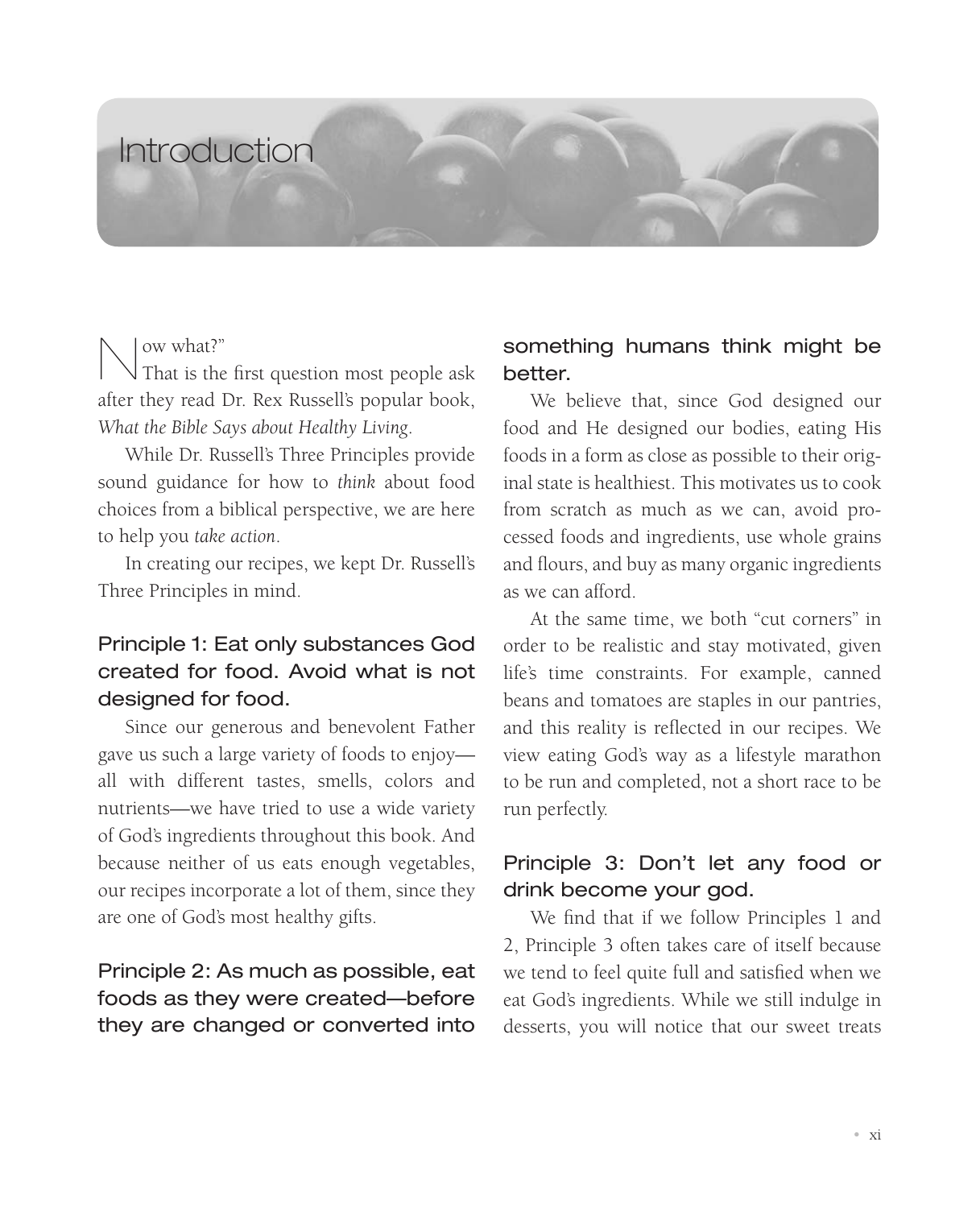are either fruit based or include honey or maple syrup. These less-processed ingredients are closer to God's original design than refined and bleached white sugar, so they help us avoid swerving down the path of idolatry. Give it some time; your tastes and desires will adjust.

The Bible is filled with examples of people eating together—and even eating with God Himself. Carving out time to prepare homecooked meals to eat with family or friends often fills the void that eating or drinking to excess tries to fill.

If you are new to cooking—or to healthy cooking—first read "Getting Started" on the pages that follow. Many people get excited about cooking, but they quit if they do not have key ingredients. "Getting Started" includes a list of ingredients to keep on hand for our recipes.

Our first three chapters ("Vegetables, Dressings and Sauces," "Grains and Potatoes," and "Fish, Poultry, Beef and Lamb"*)* are this cookbook's backbone. If you are not sure what to make for dinner, just pick a recipe from each chapter and you will be set. "Meatless Mains" (chapter 4) are not just for vegetarians—they are healthy, economical ways to add variety to meals.

#### THE RECIPES

We do not think that God expects us to spend hours and hours in the kitchen to prepare the food He gave to us. Besides, few people have time to plan a menu, buy groceries or actually cook as much as they want to. If this sounds like you, do not despair. Our recipes will help you prepare meals that are easy to fix and tastier than what you might expect from "healthy cooking."

Since Amy is a stickler for taste and Hope is (by her own admission) lazy, our recipes had to meet both of our standards. However, just because a recipe is tasty and speedy to us, it might not be for you. For example, chopping onions and garlic might seem tedious to you. Fear not—it will become second nature if you persevere. And, if you are not used to natural foods, the end products may taste different than the foods you are used to (less sweet, for example).

Just remember: Change takes time. Our suggestion? Be patient and feel free to adapt our recipes to suit your needs. By doing so, you will enjoy cooking (and eating) much more.

#### FORMAT AND FEATURES

Cookbooks that look visually splendid but are hard to follow frustrate us, so with the help of our talented designer (Casey Hooper of Casey Hooper Design), we created our dream format, which is designed to help you easily see what ingredients and steps are involved with each recipe. We also list different ingredient options to give you variety and to allow for personal preferences. When we list several choices (like in *Fruit and Nut Granola,* page 146), a combination of ingredients is often the tastiest. But feel free to just use a single ingredient. Sometimes we give quantity ranges for ingredients—especially for sweeteners and salt—rather than exact amounts. This also allows for personal preferences.